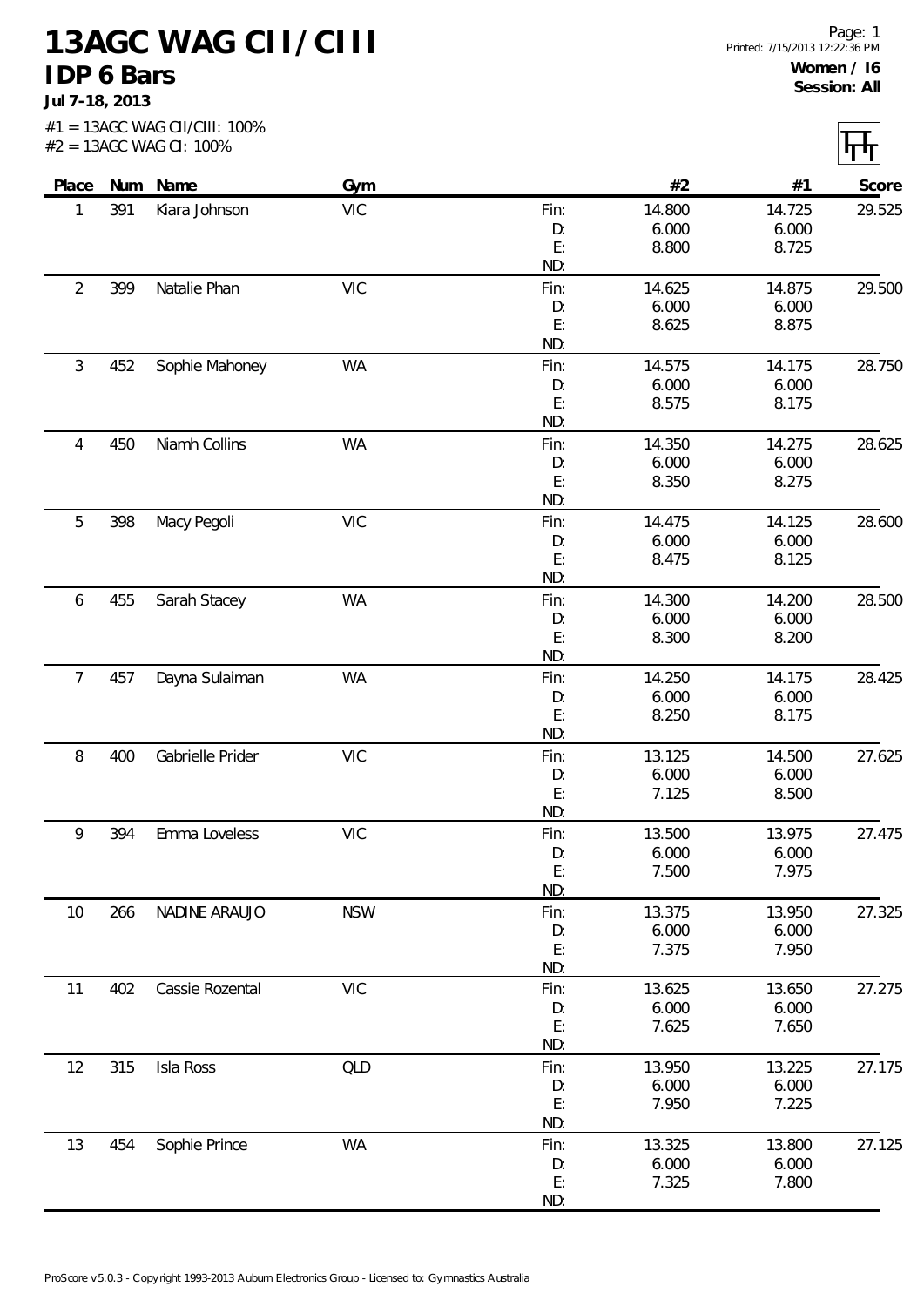**13AGC WAG CII/CIII IDP 6 Bars**

**Jul 7-18, 2013**

|            |     | $#1 = 13AGC WAG CII/CIII: 100%$<br>#2 = 13AGC WAG CI: 100% |            |             |                |                |        |
|------------|-----|------------------------------------------------------------|------------|-------------|----------------|----------------|--------|
| Place      | Num | Name                                                       | Gym        |             | #2             | #1             | Score  |
| 14         | 403 | Hannah Triantafillis                                       | <b>VIC</b> | Fin:        | 14.275         | 12.825         | 27.100 |
|            |     |                                                            |            | D:          | 6.000          | 6.000          |        |
|            |     |                                                            |            | E:          | 8.275          | 6.825          |        |
|            |     |                                                            |            | ND:         |                |                |        |
| 15         | 390 | Isabella Deak                                              | <b>VIC</b> | Fin:        | 14.475         | 12.350         | 26.825 |
|            |     |                                                            |            | D:          | 6.000          | 6.000          |        |
|            |     |                                                            |            | E:          | 8.475          | 6.350          |        |
| 16         | 393 | Elise Kargiotis                                            | <b>VIC</b> | ND:<br>Fin: | 13.350         | 13.425         | 26.775 |
|            |     |                                                            |            | D:          | 6.000          | 6.000          |        |
|            |     |                                                            |            | E:          | 7.350          | 7.425          |        |
|            |     |                                                            |            | ND:         |                |                |        |
| 17         | 453 | <b>Bridget Meade</b>                                       | WA         | Fin:        | 12.825         | 13.825         | 26.650 |
|            |     |                                                            |            | D:          | 6.000          | 6.000          |        |
|            |     |                                                            |            | E:          | 6.825          | 7.825          |        |
|            |     |                                                            |            | ND:         |                |                |        |
| 18         | 273 | <b>GRACE WHITFIELD</b>                                     | <b>NSW</b> | Fin:        | 13.400         | 13.150         | 26.550 |
|            |     |                                                            |            | D:          | 6.000          | 6.000          |        |
|            |     |                                                            |            | E:          | 7.400          | 7.150          |        |
|            |     |                                                            |            | ND:         |                |                |        |
| <b>19T</b> | 395 | Sarah Melsom                                               | <b>VIC</b> | Fin:        | 11.800         | 14.675         | 26.475 |
|            |     |                                                            |            | D:          | 6.000          | 6.000          |        |
|            |     |                                                            |            | E:<br>ND:   | 5.800          | 8.675          |        |
| <b>19T</b> | 404 | Ella Winder                                                | <b>VIC</b> | Fin:        | 13.825         | 12.650         | 26.475 |
|            |     |                                                            |            | D:          | 6.000          | 6.000          |        |
|            |     |                                                            |            | E:          | 7.825          | 6.650          |        |
|            |     |                                                            |            | ND:         |                |                |        |
| 21         | 269 | Georgia Fragiadakis                                        | <b>NSW</b> | Fin:        | 12.625         | 13.550         | 26.175 |
|            |     |                                                            |            | D:          | 6.000          | 6.000          |        |
|            |     |                                                            |            | E:          | 6.625          | 7.550          |        |
|            |     |                                                            |            | ND:         |                |                |        |
| 22         | 267 | Jaidyn Bowden                                              | <b>NSW</b> | Fin:        | 14.075         | 11.150         | 25.225 |
|            |     |                                                            |            | D:          | 6.000          | 6.000          |        |
|            |     |                                                            |            | E:<br>ND:   | 8.075          | 5.150          |        |
| 23         | 397 | Chloe Moorcroft                                            | <b>VIC</b> | Fin:        | 12.150         | 13.025         | 25.175 |
|            |     |                                                            |            | D:          | 5.400          | 6.000          |        |
|            |     |                                                            |            | E:          | 6.750          | 7.025          |        |
|            |     |                                                            |            | ND:         |                |                |        |
| 24         | 456 | <b>Sidney Stephens</b>                                     | WA         | Fin:        | 12.250         | 12.900         | 25.150 |
|            |     |                                                            |            | D:          | 5.400          | 5.400          |        |
|            |     |                                                            |            | E:          | 7.850          | 8.500          |        |
|            |     |                                                            |            | ND:         | $-1.000$       | $-1.000$       |        |
| 25         | 271 | Lily Shereb                                                | <b>NSW</b> | Fin:        | 11.175         | 13.375         | 24.550 |
|            |     |                                                            |            | D:          | 5.400          | 6.000          |        |
|            |     |                                                            |            | E:          | 5.775          | 7.375          |        |
|            |     |                                                            |            | ND:         |                |                |        |
| 26         | 396 | Caitlyn Montgomery                                         | <b>VIC</b> | Fin:        | 11.500         | 12.725         | 24.225 |
|            |     |                                                            |            | D:<br>E:    | 5.400<br>7.100 | 5.400<br>8.325 |        |
|            |     |                                                            |            | ND:         | $-1.000$       | $-1.000$       |        |
|            |     |                                                            |            |             |                |                |        |